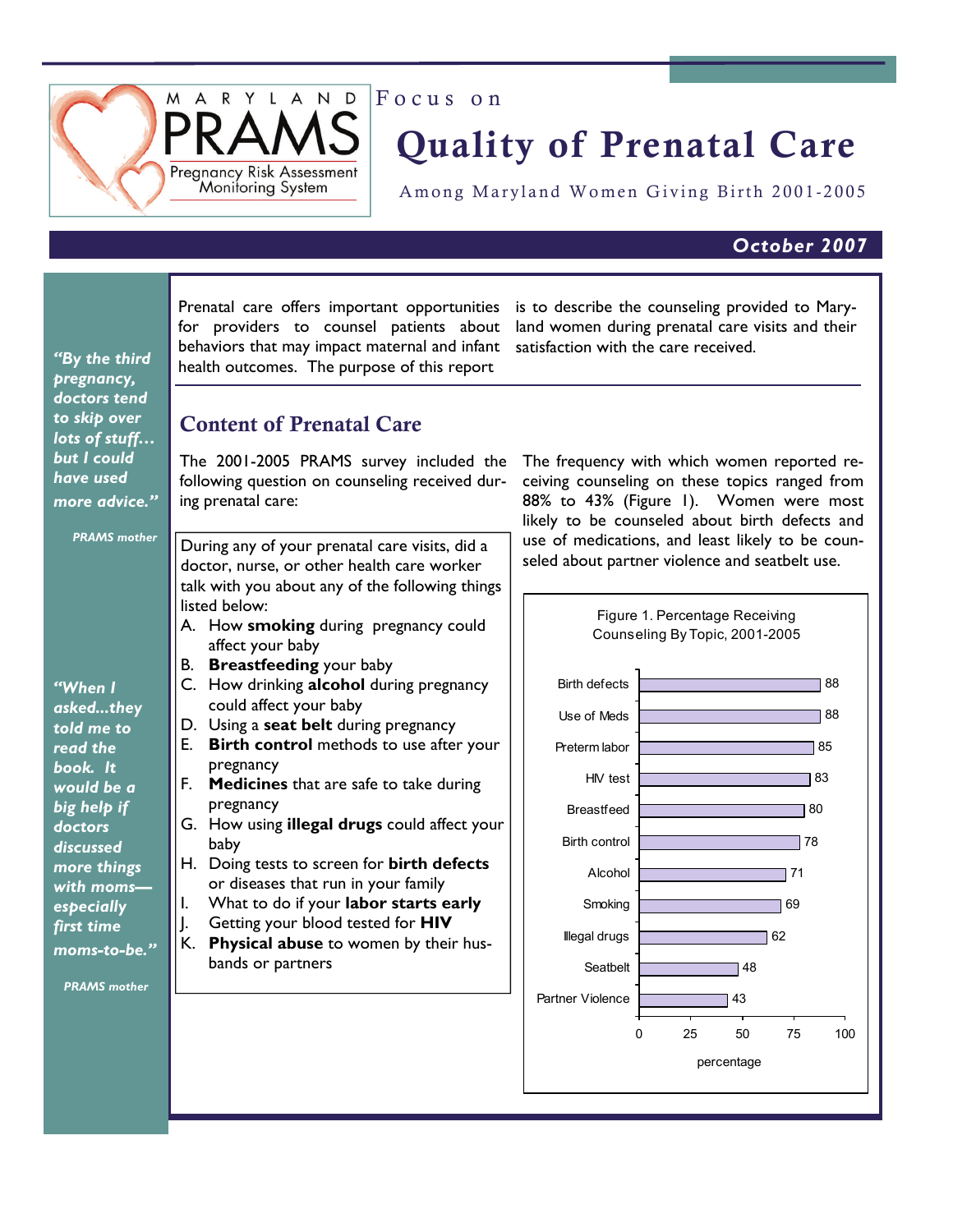## Counseling by Maternal Age, Race, Hispanic Origin, and Medicaid Status

Teens were more likely to receive counseling than older women on all topics except birth defects. A prenatal care provider discussed alcohol use, smoking, and illegal drug use with nearly 90% of all teens. In contrast, only 46% of women ages 35+ years of age and older were counseled about illegal drugs, and approximately 60% about alcohol and smoking. Partner violence was discussed with only 30% of women 35+ years of age compared with 60% of teens (Table 1).

Asian women reported the lowest levels of prenatal counseling for most topics, and Hispanics the highest. For example, only 29% of Asian women reported receiving counseling about partner violence compared with 63% of Hispanic women.

Medicaid recipients reported higher levels of counseling than non-Medicaid recipients for all topics except birth defects, use of medications and preterm labor. There were racial and ethnic differences by Medicaid status in the percentage of

women counseled on most topics. For example, counseling about HIV testing, mandated for all pregnant women in Maryland, varied significantly by race/ ethnicity for non-Medicaid recipients and was lowest for non-Hispanic whites and Asians (Figure 2). In contrast, HIV counseling was consistent among all racial and ethnic groups of Medicaid recipients.



| Table 1. Prenatal Counseling of Various Topics by Race/Ethnicity, Age, and Medicaid Status, 2001-2005 |                       |              |       |                 |      |           |                        |    |                      |  |  |
|-------------------------------------------------------------------------------------------------------|-----------------------|--------------|-------|-----------------|------|-----------|------------------------|----|----------------------|--|--|
| <b>FACTOR</b>                                                                                         | <b>RACE/ETHNICITY</b> |              |       | <b>AGE</b>      |      |           | <b>MEDICAID STATUS</b> |    |                      |  |  |
|                                                                                                       | White                 | <b>Black</b> | Asian | <b>Hispanic</b> | $20$ | $20 - 34$ | $35+$                  |    | Medicaid No Medicaid |  |  |
| <b>Birth Defects</b>                                                                                  | 90                    | 88           | 81    | 78              | 87   | 87        | 92                     | 85 | 89                   |  |  |
| <b>Use of Medications</b>                                                                             | 90                    | 87           | 83    | 83              | 90   | 88        | 87                     | 85 | 89                   |  |  |
| <b>Preterm Labor</b>                                                                                  | 85                    | 86           | 80    | 85              | 92   | 85        | 81                     | 84 | 87                   |  |  |
| <b>HIV Testing</b>                                                                                    | 81                    | 88           | 82    | 85              | 92   | 84        | 78                     | 88 | 82                   |  |  |
| <b>Breastfeeding</b>                                                                                  | 76                    | 87           | 71    | 88              | 92   | 81        | 71                     | 90 | 76                   |  |  |
| <b>Postpartum Birth Control</b>                                                                       | 77                    | 83           | 66    | 79              | 91   | 79        | 71                     | 85 | 76                   |  |  |
| <b>Alcohol Use</b>                                                                                    | 66                    | 77           | 62    | 81              | 87   | 71        | 61                     | 82 | 66                   |  |  |
| <b>Smoking</b>                                                                                        | 64                    | 77           | 60    | 82              | 88   | 70        | 57                     | 85 | 64                   |  |  |
| <b>Illegal Drug Use</b>                                                                               | 55                    | 73           | 50    | 78              | 88   | 63        | 46                     | 80 | 56                   |  |  |
| <b>Seatbelt Use</b>                                                                                   | 43                    | 55           | 47    | 60              | 59   | 49        | 41                     | 56 | 45                   |  |  |
| <b>Partner Violence</b>                                                                               | 35                    | 52           | 29    | 63              | 60   | 43        | 30                     | 62 | 36                   |  |  |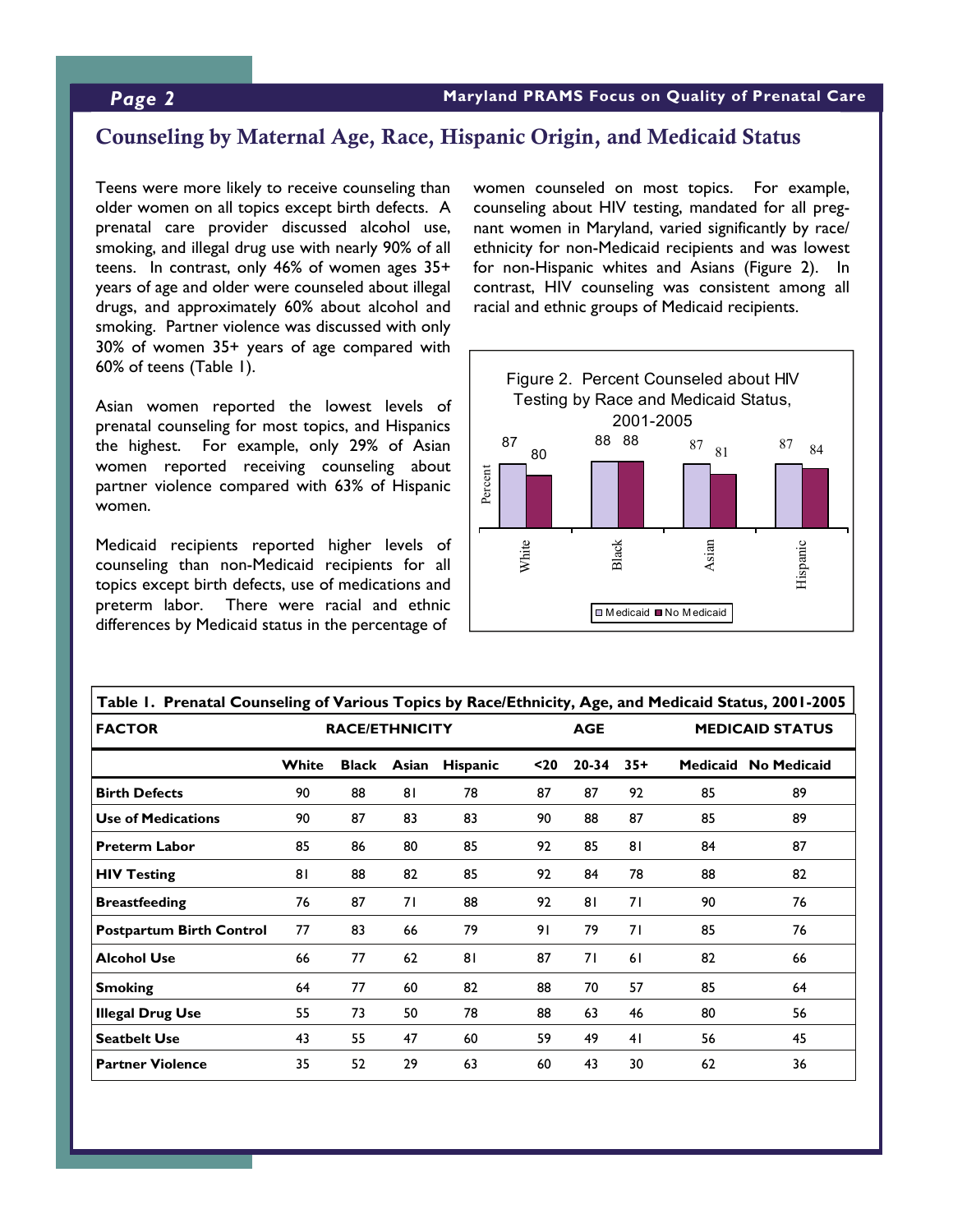#### **Maryland PRAMS Focus on Quality of Prenatal Care** *Page 3*

### Satisfaction With Prenatal Care

The 2001-2003 PRAMS survey included the following question about satisfaction with prenatal care:

We would like to know about how you felt about the prenatal care you got during your most recent pregnancy. Were you satisfied with…(answer yes/no):

- A. The amount of time you had to wait after you arrived for your visits
- B. The amount of time the doctor or nurse spent with you
- C. The advice you got on how to take care of yourself
- D. The understanding and respect that the staff showed toward you as a person

Women were most satisfied with the respect staff showed to them (96%) and

least satisfied with the amount of time spent waiting to be seen for a prenatal care visit (84%) (Figure 3). The percentage of women reporting satisfaction with respect shown to them, advice received, and time spent with doctor showed little variation by race, maternal age, or Medicaid status. However, black and Asian women were less satisfied with waiting time than women of other races/ethnicities.



*"I wish I could have talked to someone about depression and abuse."* 

 *PRAMS mother*



# **Discussion**

While most Maryland women received counseling on topics that may impact maternal and infant outcomes, the percentage of women receiving counseling varied widely by topic. While nearly 90% of women reported that a health care provider had spoken to them about birth defects and use of medications during pregnancy, fewer than half received counseling about partner violence or seatbelt use. Unfortunately, intimate partner violence and automobile accidents are greater risks to pregnant women than birth defects.

Women who were non-Medicaid recipients, Asian, or 35+ years of age reported lower levels of counseling on prenatal risk factors such as smoking, alcohol use, illegal drug use, and partner violence. Discussion regarding postpartum health topics such as breastfeeding and birth control were also lower among these groups of women. Counseling on birth defects screening was lowest for Hispanic women, while screening for HIV was lower for white women.

At least 90% of women reported being satisfied with the respect shown to them by staff, the time the doctor spent with them and the advice they received during prenatal visits. These high levels of satisfaction with prenatal care did not vary greatly by Medicaid status, race or age. The level of satisfaction with waiting time (84%) was slightly lower than satisfaction with the above factors.

Receipt of quality prenatal care by women of all races, ages and incomes has been associated with reductions in adverse birth outcomes. Further research using data from Maryland PRAMS should focus on exploring the relationship between the quality of prenatal care and birth outcomes such as preterm birth and low birth weight. In addition, practice-based interventions should be considered as a means to increase counseling on violence, drug use, and seatbelt safety.

*"I had a doctor that was really, really busy and didn't have time to talk with me."* 

 *PRAMS mother*